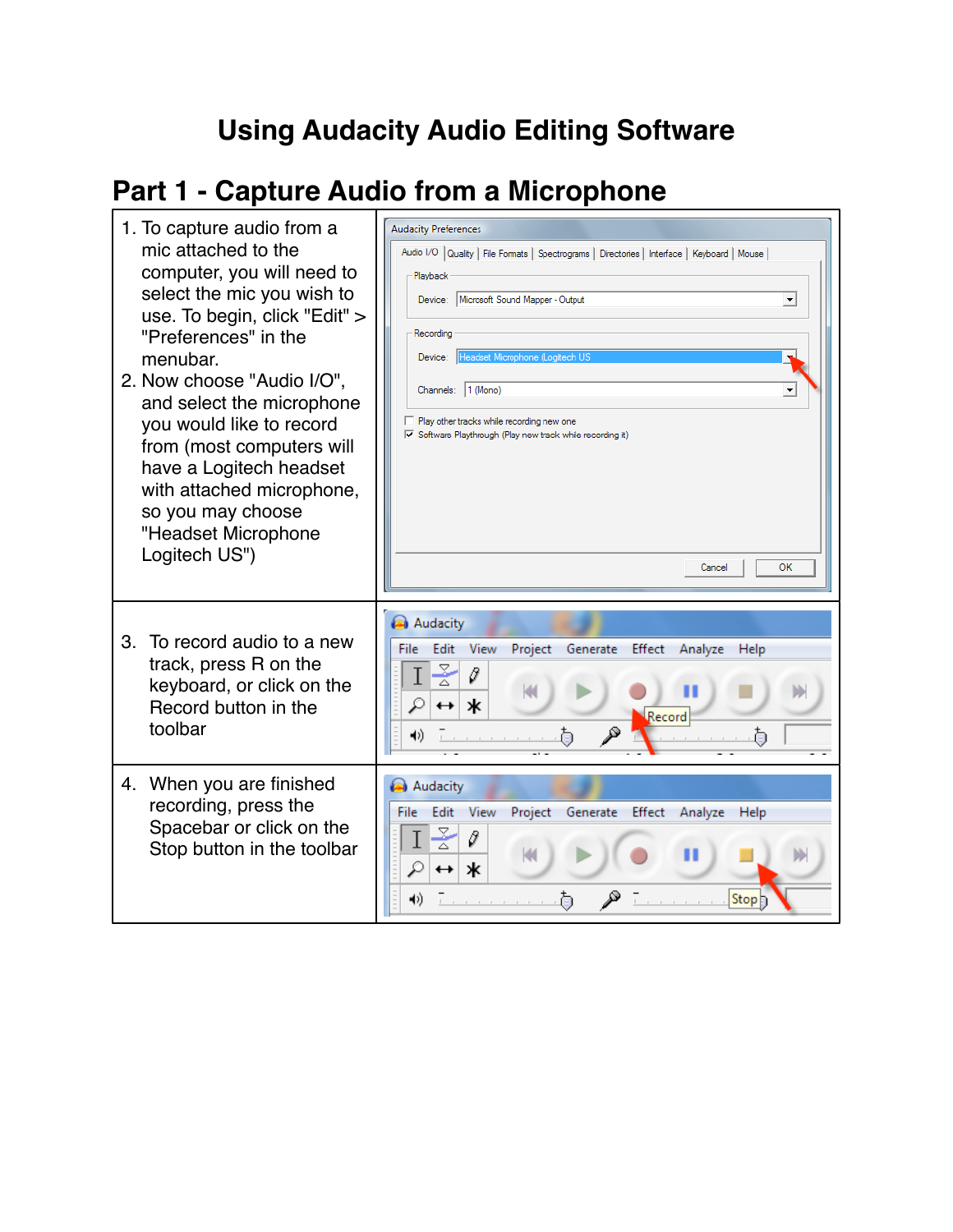### **Part 2 - Import Audio from an Audio File**

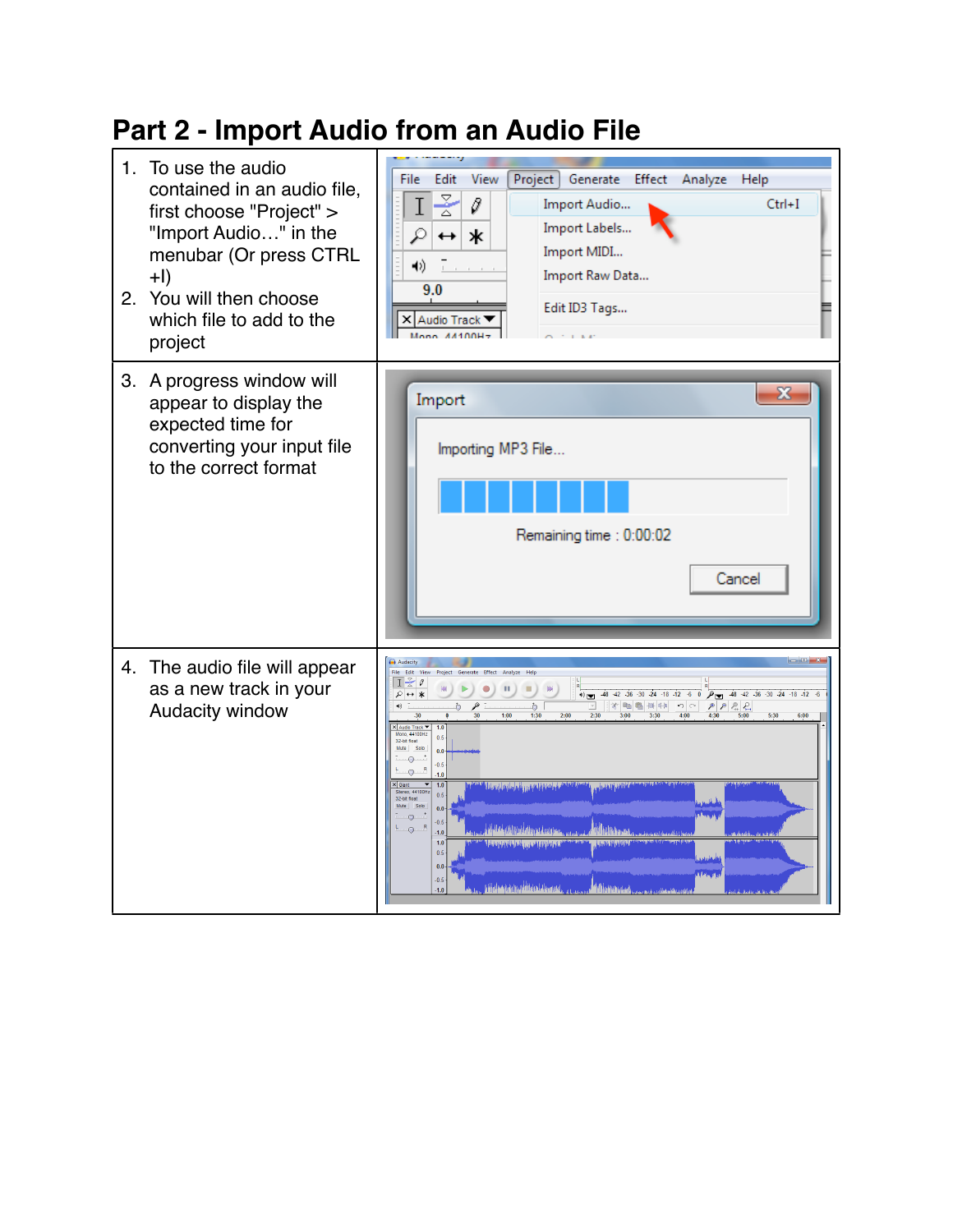### **3 - Basic Editing**

#### **Trimming audio - Clear everything except one section**



#### **Splitting Audio - Moving one section to a new track**

| 1. To split part of your clip<br>into a new track, you must<br>first select it using the<br>Selection tool | $\times$ Giant<br>1.0<br>Stereo, 44100Hz<br>0.5<br>32-bit float<br>Solo<br>Mute<br>$0.0 -$<br>பட்டு படப்<br>$-0.5$<br>$F \oplus R$<br>$-1.0$<br>1.0<br>0.5<br>0.0 <sub>1</sub><br>$-0.5$<br>$-1.0$ | <b>THE EULER LAN</b><br>this include to an included<br>the Company of the Company of the Company of the Company of<br><b>Contraction of the Contraction of Lands</b> |
|------------------------------------------------------------------------------------------------------------|----------------------------------------------------------------------------------------------------------------------------------------------------------------------------------------------------|----------------------------------------------------------------------------------------------------------------------------------------------------------------------|
|                                                                                                            |                                                                                                                                                                                                    |                                                                                                                                                                      |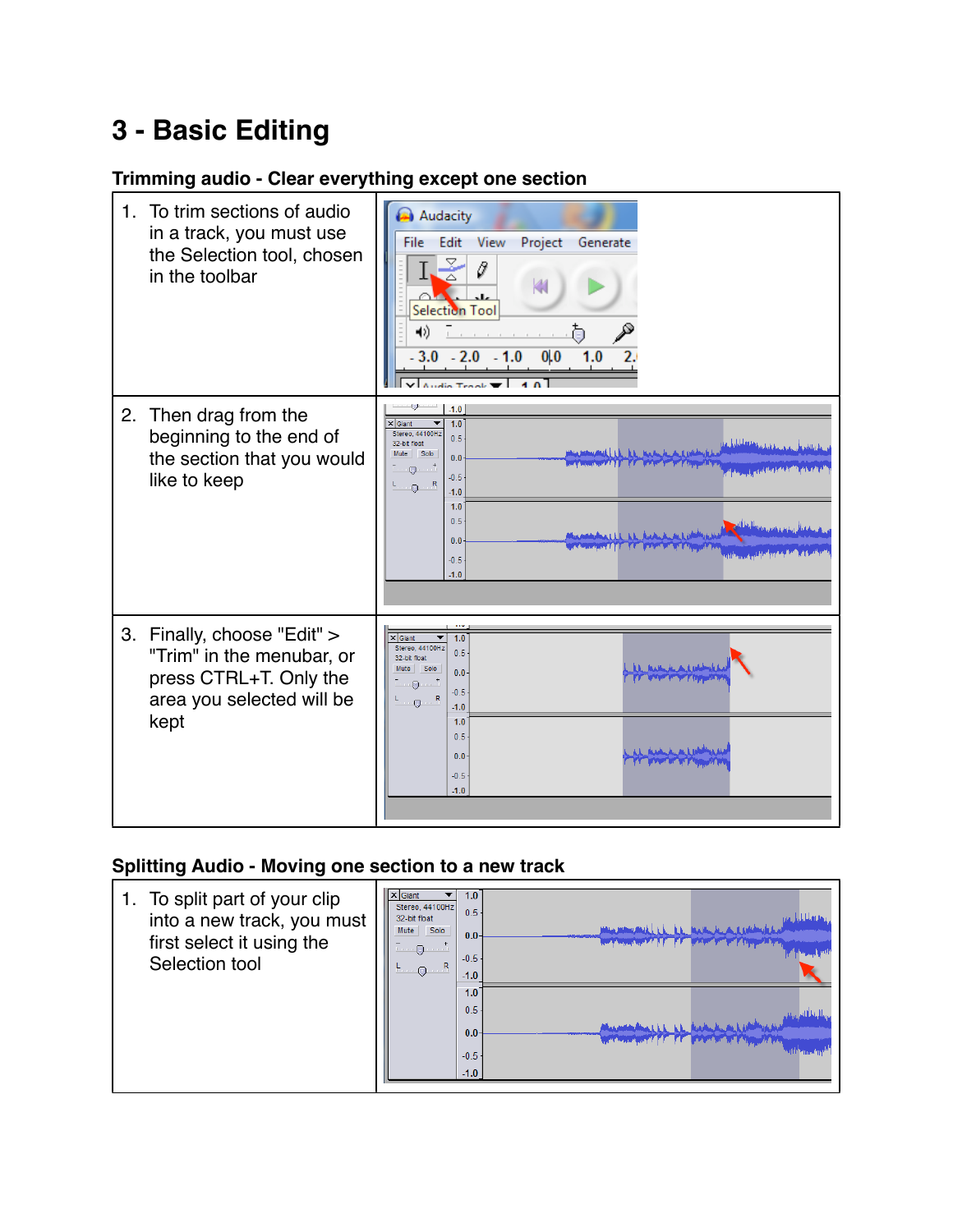

#### **Time Shift - Moving audio clips to different places on the timeline**

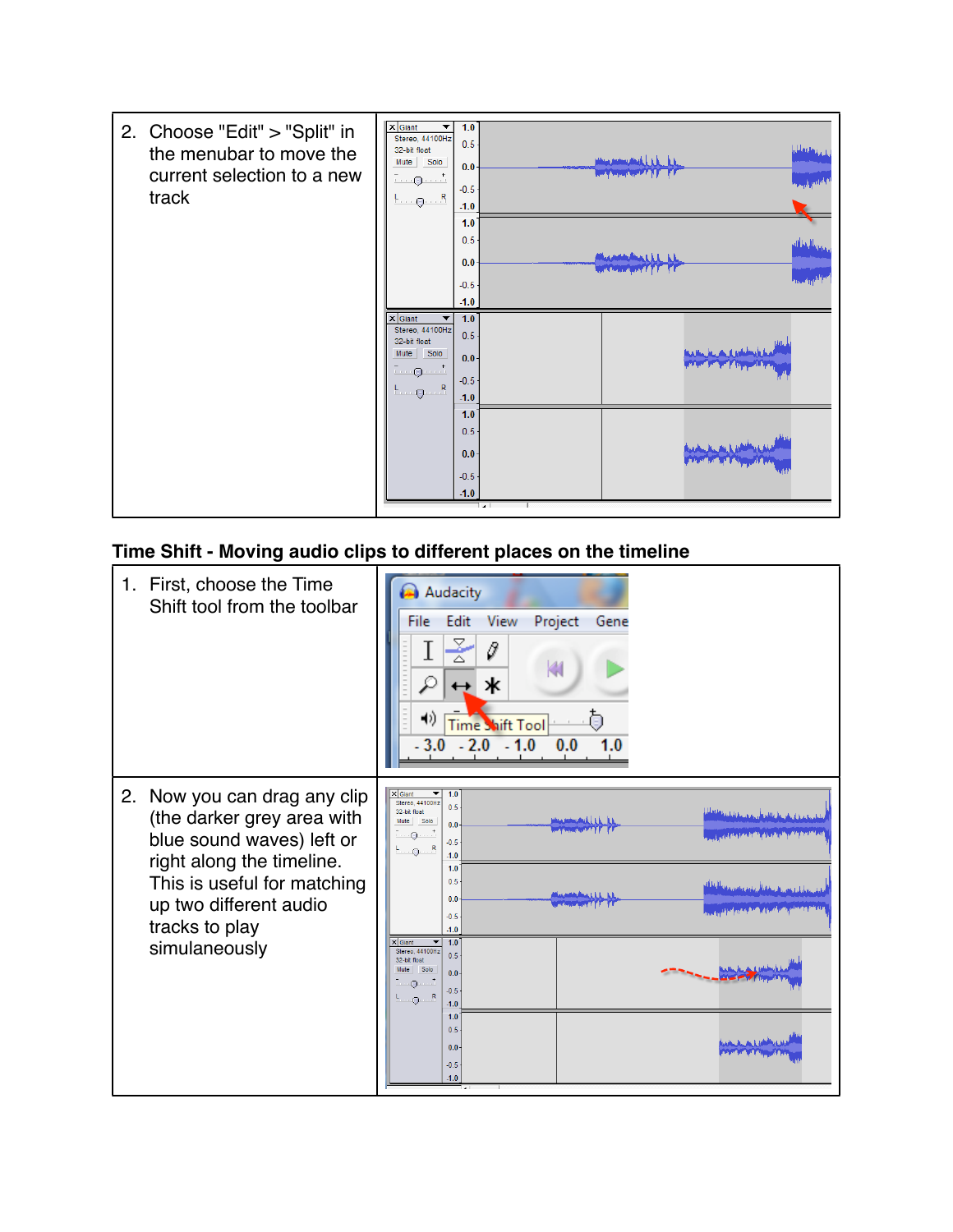#### **Track Volume - Adjust the volume of each track independently**

| Each audio track has a<br>volume slider, in the control<br>area on the left. Use this to<br>balance the volume level<br>between multiple tracks | $\times$ Giant<br>1.0<br>Stereo, 44100Hz<br>0.5<br>32-bit float<br>Solo<br>Mute<br>$0.0 -$ |
|-------------------------------------------------------------------------------------------------------------------------------------------------|--------------------------------------------------------------------------------------------|
|                                                                                                                                                 | Reference to the first<br>$-0.5$<br>Gain: 18 dB<br>$-1.0$<br>1.0<br>0.5                    |
|                                                                                                                                                 | $0.0 -$<br>$-0.5$<br>$-1.0$                                                                |

#### **Normalize Audio - Increase the volume of quiet audio as much as possible**

| First, choose the area of<br>the track you would like to<br>normalize                                                                                          | $x$ Giant<br>1.0<br>Stereo, 44100Hz<br>0.5<br>32-bit float<br>Mute<br>Solo<br>0.0 <sub>1</sub><br>$\Box$<br>$-0.5$<br>R<br>$\circ$<br>$-1.0$<br>1.0<br>تعليلها منابعة واتقال والأمعام لعلمهم<br>0.5<br>0.0 <sub>1</sub><br>$-0.5$<br>$-1.0$  |
|----------------------------------------------------------------------------------------------------------------------------------------------------------------|----------------------------------------------------------------------------------------------------------------------------------------------------------------------------------------------------------------------------------------------|
| 2. Choose "Effect" ><br>"Normalize" from the<br>menubar. This will<br>increase the volume of<br>the area as much as<br>possible, without causing<br>distortion | 1.0<br>$\times$ Giant<br>Stereo 44100Hz<br>0.5<br>32-bit float<br>Solo<br>Mute<br>0.0 <sub>1</sub><br>كالمتلوط والمتعارض<br>$\blacksquare$<br>$-0.5$<br>$\mathbb{R}$<br>$ -$<br>$-1.0$<br>1.0<br>0.5<br>0.0 <sub>1</sub><br>$-0.5$<br>$-1.0$ |

### **Filter Noise - Remove constant background noise from an area**

| To remove background<br>noise from your track, you<br>must select an area<br>containing ONLY noise. | XGiant<br>Stereo, 44100Hz<br>0.5<br>32-bit float<br>Mute Solo<br>0.0<br>$\Theta$<br>$-0.5$<br>R<br>$\Theta$<br>$-1.0$ | and more way if the asset and of the proper                                                                    |
|-----------------------------------------------------------------------------------------------------|-----------------------------------------------------------------------------------------------------------------------|----------------------------------------------------------------------------------------------------------------|
| Try to select as long an<br>area as possible                                                        | 1.0<br>0.5<br>0.0<br>$-0.5 -$<br>$-1.0$                                                                               | the comment of the first state of the first of the first state of the comment of the comment of the comment of |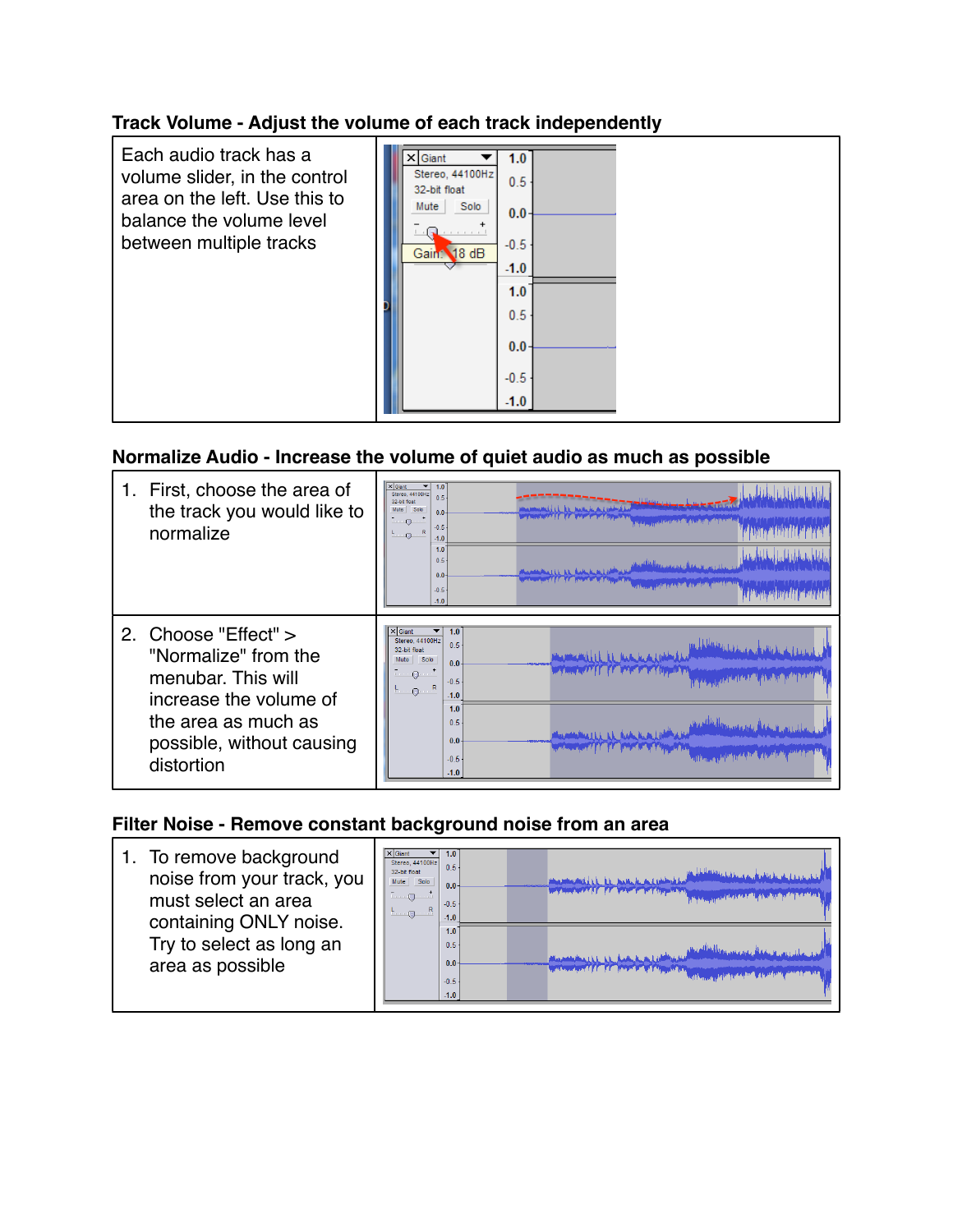| 2. Now select "Effect" ><br>"Noise Removal" from the<br>menubar.<br>3. In the new window, click<br>on "Get Noise Profile" to<br>configure the Noise<br>Removal tool                                                                                                                                                                                                                                                                                                   | $\mathbf{x}$<br>Noise Removal<br>Noise Removal by Dominic Mazzoni<br>Step 1<br>Select a few seconds of just noise<br>so Audacity knows what to filter out, then<br>click Get Noise Profile:<br><b>Get Noise Profile</b><br>Step 2<br>Select all of the audio you want filtered,<br>choose how much noise you want filtered out,<br>and then click Remove Noise.<br>Less<br>More<br>Preview<br>Remove Noise<br>Close                                                                                                                                                                              |
|-----------------------------------------------------------------------------------------------------------------------------------------------------------------------------------------------------------------------------------------------------------------------------------------------------------------------------------------------------------------------------------------------------------------------------------------------------------------------|--------------------------------------------------------------------------------------------------------------------------------------------------------------------------------------------------------------------------------------------------------------------------------------------------------------------------------------------------------------------------------------------------------------------------------------------------------------------------------------------------------------------------------------------------------------------------------------------------|
| 4. Now you should select<br>the noisy area in your<br>track that you would like<br>to clean up.                                                                                                                                                                                                                                                                                                                                                                       | < Giant<br>1.0<br>Stereo, 44100Hz<br>0.5<br>32-bit float<br>م اول المعنى في المعنى عمل المعنى أول معنى المعنى المعنى المعنى المعنى المعنى المعنى المعنى المعنى ال<br>مختلس القارب از الراق المخالسات كريا ويشاديه به<br>Mute Solo<br>0.0 <sub>1</sub><br><b>RECEIVED THE CONTRACT OF A STATE AND A</b><br>$ -$<br>عملكم هيئ تفاتين كرياه بحق بالشقية فكالعائلة لتسريح برحمه<br>$-0.5$<br>Ц.,<br>$Q$ R<br>$-1.0$<br>1.0<br>0.5<br>بالمعايلين وهمية والمقياة ويعرفون ويعالمناك<br>marked LL LL Aughte K. as I will be<br>0.0<br>براناسها في بالتنبية كان تعاقلون بن بروج ويرود<br>$-0.5$<br>$-1.0$ |
| 5. Select "Effect" > "Noise<br>Removal" from the<br>menubar once again<br>This time, you can<br>6.<br>remove the noise from<br>the selected area by<br>clicking "Remove Noise".<br>Because over-filtering will<br>severely deteriorate the<br>sound quality, it is<br>recommended that you<br>preview the results first.<br>You can obtain the best<br>results by starting with<br>less filtering, and<br>increasing the amount<br>until your audio is<br>acceptable. | $\mathbf{x}$<br>Noise Removal<br>Noise Removal by Dominic Mazzoni<br>Step 1<br>Select a few seconds of just noise<br>so Audacity knows what to filter out, then<br>click Get Noise Profile:<br><b>Get Noise Profile</b><br>Step 2<br>Select all of the audio you want filtered,<br>choose how much noise you want filtered out,<br>and then click Hemove Noise<br>Less<br>More<br>Remove Noise<br>Preview<br>Close                                                                                                                                                                               |